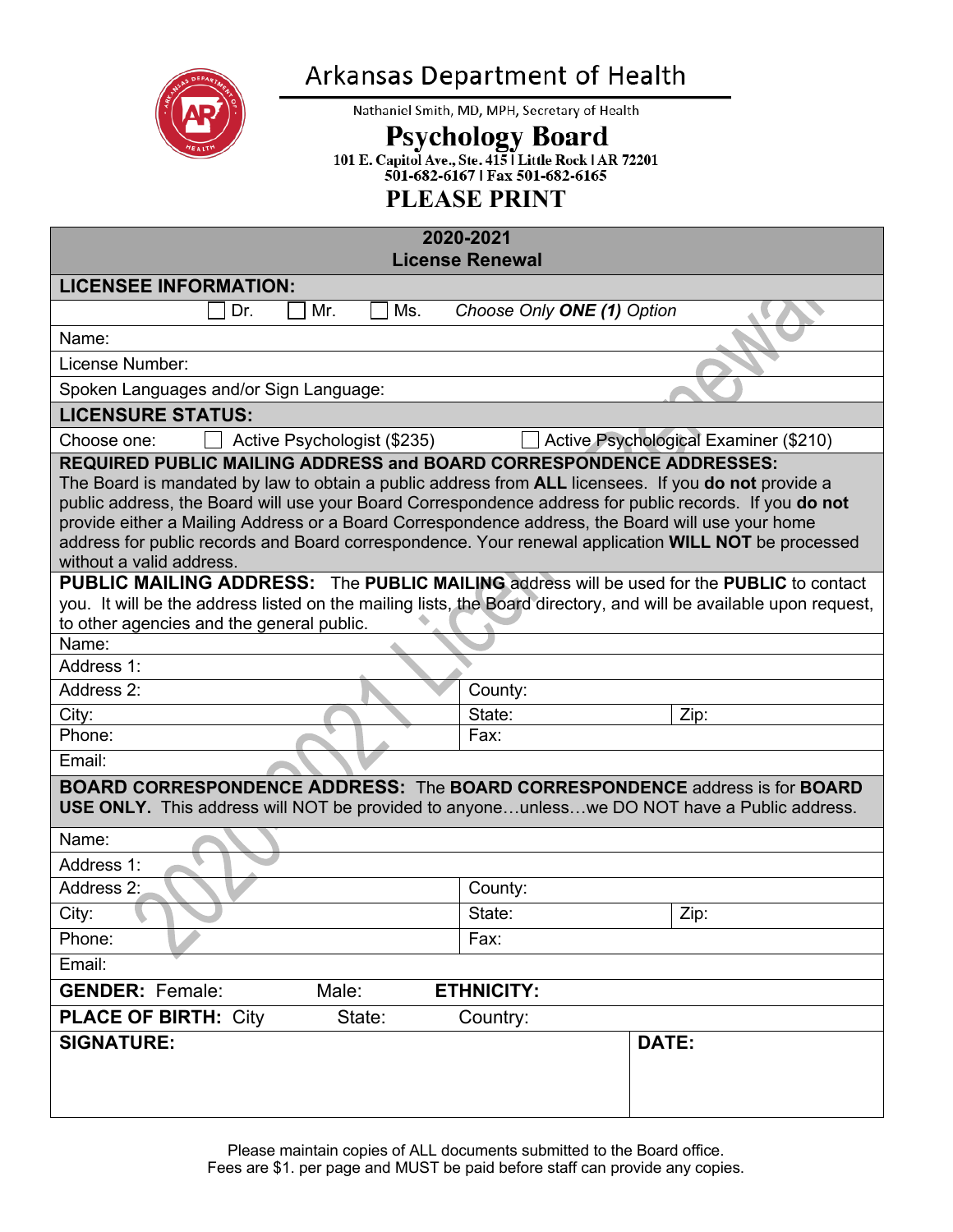#### **License Renewal Affidavit 2020-2021**

*Answer the questions, below, as related to your Psychology licensure status. If" YES" to ANY questions, you MUST provide details. This questionnaire MUST be completed and be submitted by June 30, 2020.*

| <b>Licensee Name:</b>                                                                                                                                                               |                                                                                                                                                                                                            |                                                                      |                                                                                |  |  |
|-------------------------------------------------------------------------------------------------------------------------------------------------------------------------------------|------------------------------------------------------------------------------------------------------------------------------------------------------------------------------------------------------------|----------------------------------------------------------------------|--------------------------------------------------------------------------------|--|--|
| <b>Licensee Number:</b>                                                                                                                                                             |                                                                                                                                                                                                            |                                                                      |                                                                                |  |  |
| <b>QUESTIONS</b>                                                                                                                                                                    |                                                                                                                                                                                                            | Yes/No                                                               | If "YES," you MUST Explain                                                     |  |  |
| 1. Have you ever been convicted of a felony?                                                                                                                                        |                                                                                                                                                                                                            | $\Box$ Yes $\Box$ No                                                 |                                                                                |  |  |
| and/or altered due to ANY of the following:                                                                                                                                         | 2. Have you ever had employment(s), work assignment(s), volunteer<br>posting(s), job duties, and/or job duty locations terminated, suspended,<br>Substance Abuse<br>Mental Impairment<br>Sexual Misconduct | $\Box$ Yes $\Box$ No<br>$\Box$ Yes $\Box$ No<br>$\Box$ Yes $\Box$ No |                                                                                |  |  |
| PSYCHOLOGY LICENSE: See note below**                                                                                                                                                |                                                                                                                                                                                                            |                                                                      |                                                                                |  |  |
| psychology license/certificate in ANY state/province?                                                                                                                               | 3. Have you ever had ANY disciplinary action taken against your                                                                                                                                            | $\Box$ Yes $\Box$ No                                                 |                                                                                |  |  |
| 4. Has ANY disciplinary action, limitation(s), restriction(s), or<br>rehabilitation been initiated or entered against your psychology<br>license/certificate in ANY state/province? |                                                                                                                                                                                                            | $\Box$ Yes $\Box$ No                                                 |                                                                                |  |  |
| psychological services?                                                                                                                                                             | 5. Have you ever applied for and been denied, or had suspended or<br>revoked, licensure/certification in ANY state/province as a provider of                                                               | □ Yes □ No                                                           |                                                                                |  |  |
| state/province?                                                                                                                                                                     | 6. Have you ever surrendered a psychology license/certificate in ANY                                                                                                                                       | l∏ Yes □ No                                                          |                                                                                |  |  |
|                                                                                                                                                                                     | 7. Have you ever applied for and been denied, or had suspended or<br>revoked, membership in ANY professional psychological association?                                                                    | $\Box$ Yes $\Box$ No                                                 |                                                                                |  |  |
| If NOT APPLICABLE, please answer "NO" to<br>Questions 8, 9, and 10. See note below***                                                                                               | PROFESSIONAL LICENSURE (excluding Psychology):                                                                                                                                                             |                                                                      | If "YES" indicate the "TYPE<br>of license, DATE, and<br><b>STATE/PROVINCE"</b> |  |  |
| 8. Has ANY disciplinary action, limitation(s), restriction(s), or<br>license/certificate in ANY state/province?                                                                     | rehabilitation been initiated or entered against ANY professional                                                                                                                                          | $\Box$ Yes $\Box$ No                                                 |                                                                                |  |  |
| or revoked in ANY state/province?                                                                                                                                                   | 9. Has a request for a professional license/certificate ever been denied                                                                                                                                   | $\Box$ Yes $\Box$ No                                                 |                                                                                |  |  |
| ANY state/province?                                                                                                                                                                 | 10. Have you ever surrendered a professional license/certificate in                                                                                                                                        | ∣Yes IINo                                                            |                                                                                |  |  |

**\*\*\*NOTE***: Questions about surrendered, denied, suspended or revoked license relates to ethical complaints and disciplinary actions. It excludes not renewing a license due to moving to another state.* **\*\*NOTE:** *Professional License is a license in a field other than Psychology. i.* certify that the statements made by me in this application are true, complete, and correct to the best of my knowledge and belief, and are made in good faith.

|  |  | <b>License Signature:</b> |
|--|--|---------------------------|
|--|--|---------------------------|

**License Signature:**\_\_\_\_\_\_\_\_\_\_\_\_\_\_\_\_\_\_\_\_\_\_\_\_\_\_\_\_\_\_\_\_\_\_\_\_\_\_\_\_\_ Date**:** \_ \_\_\_\_\_\_\_\_

Please maintain copies of ALL documents submitted to the Board office. Fees are \$1. per page and MUST be paid before staff can provide any copies.